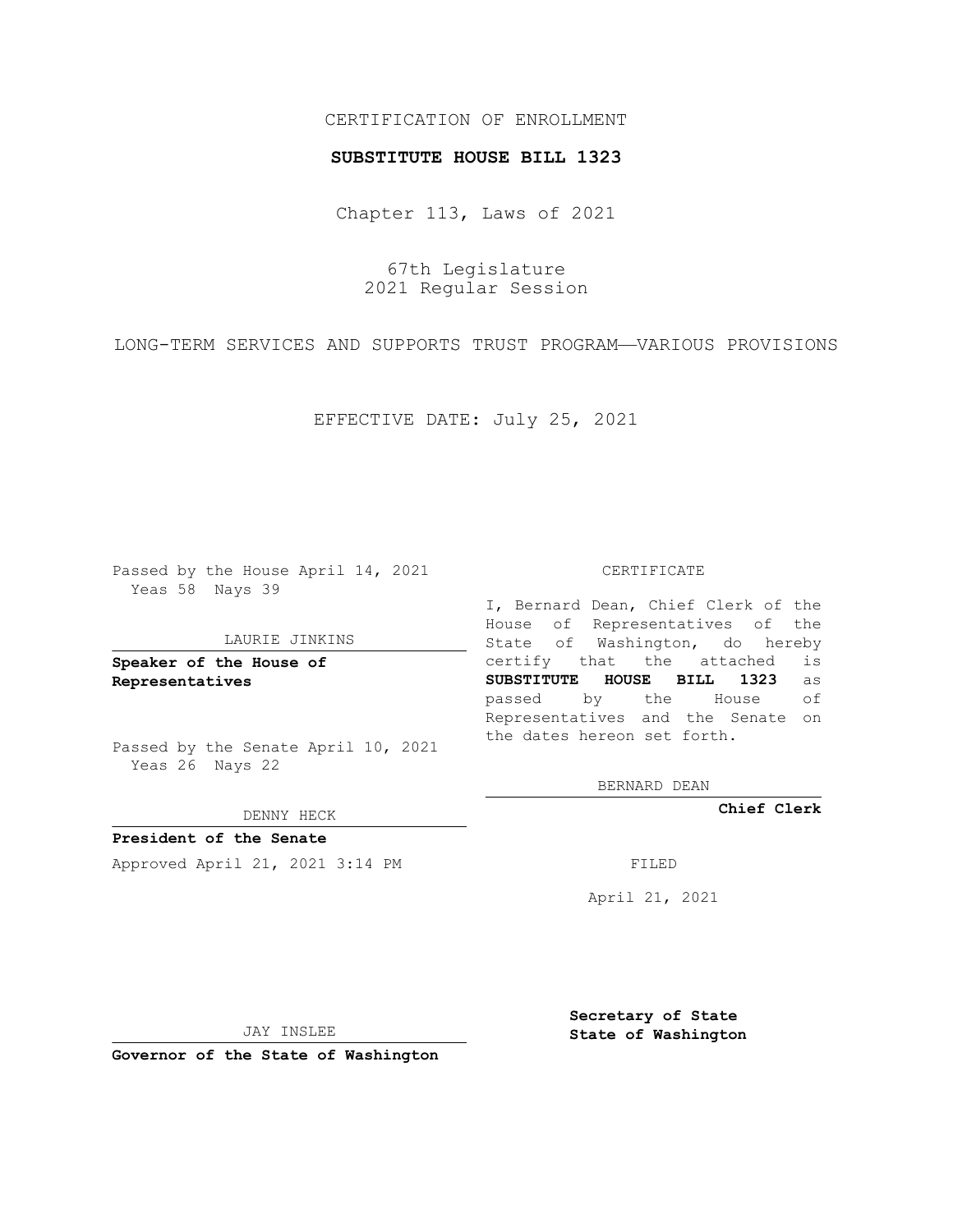## **SUBSTITUTE HOUSE BILL 1323**

AS AMENDED BY THE SENATE

Passed Legislature - 2021 Regular Session

# **State of Washington 67th Legislature 2021 Regular Session**

**By** House Health Care & Wellness (originally sponsored by Representatives Tharinger, Macri, Simmons, Fitzgibbon, Cody, Hackney, Santos, Ortiz-Self, Lekanoff, and Pollet)

READ FIRST TIME 02/12/21.

 AN ACT Relating to the long-term services and supports trust program; amending RCW 50B.04.010, 50B.04.020, 50B.04.030, 50B.04.050, 50B.04.085, and 50B.04.090; and adding a new section to chapter 50B.04 RCW.4

5 BE IT ENACTED BY THE LEGISLATURE OF THE STATE OF WASHINGTON:

6 **Sec. 1.** RCW 50B.04.010 and 2020 c 98 s 1 are each amended to 7 read as follows: 8 The definitions in this section apply throughout this chapter 9 unless the context clearly requires otherwise. 10 (1) "Account" means the long-term services and supports trust 11 account created in RCW 50B.04.100. 12 (2) "Approved service" means long-term services and supports 13 including, but not limited to: 14 (a) Adult day services; 15 (b) Care transition coordination; 16 (c) Memory care; 17 (d) Adaptive equipment and technology; 18 (e) Environmental modification; 19 (f) Personal emergency response system; 20 (g) Home safety evaluation; 21 (h) Respite for family caregivers;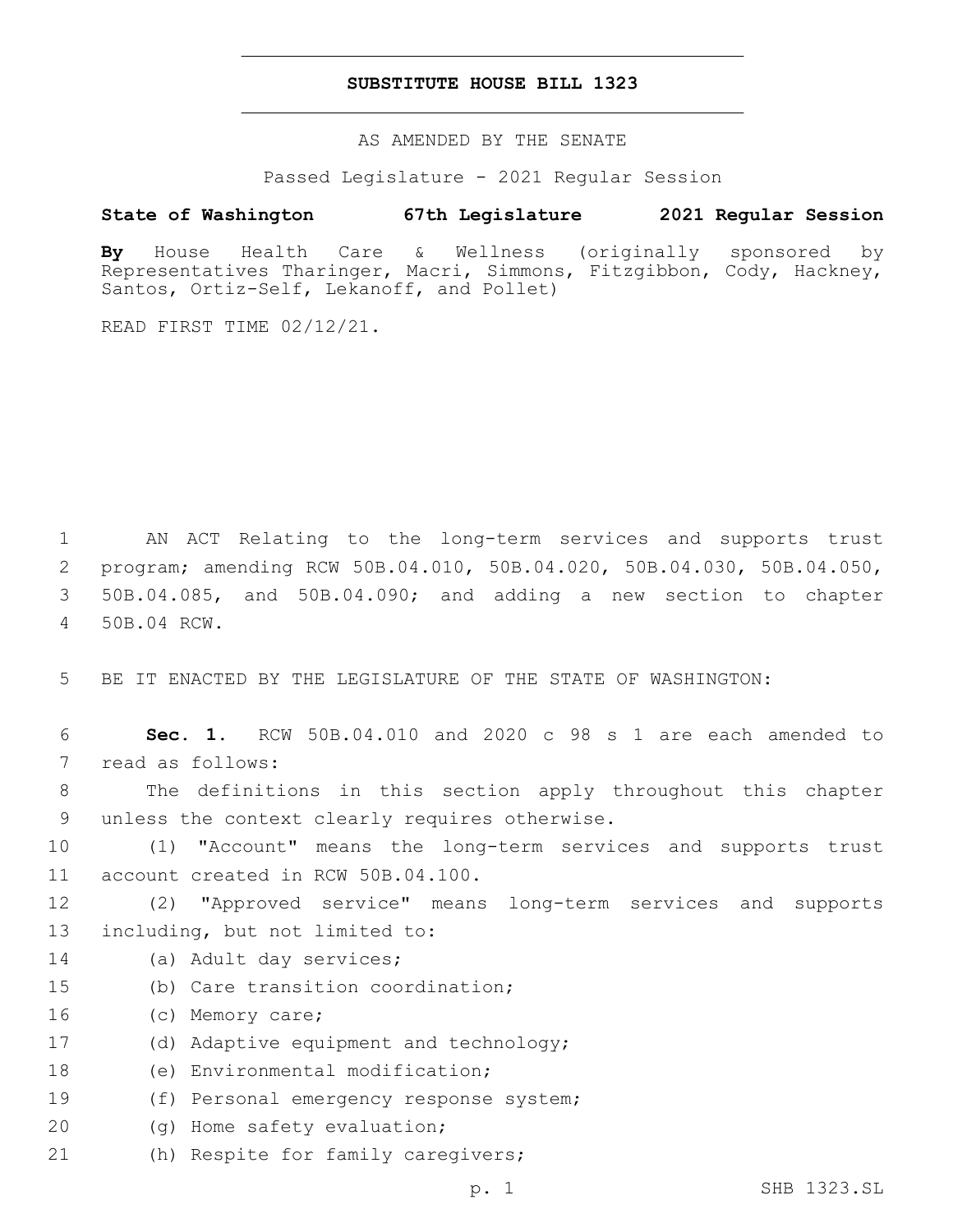- (i) Home delivered meals;1
- (j) Transportation;2
- (k) Dementia supports;3
- (l) Education and consultation;4
- 5 (m) Eligible relative care;
- (n) Professional services;6

 (o) Services that assist paid and unpaid family members caring for eligible individuals, including training for individuals providing care who are not otherwise employed as long-term care 10 workers under RCW 74.39A.074;

- 11 (p) In-home personal care;
- 12 (q) Assisted living services;
- 13 (r) Adult family home services; and
- 14 (s) Nursing home services.

 (3) "Benefit unit" means up to one hundred dollars paid by the department of social and health services to a long-term services and supports provider as reimbursement for approved services provided to an eligible beneficiary on a specific date. The benefit unit must be adjusted annually at a rate no greater than the Washington state consumer price index, as determined solely by the council. Any changes adopted by the council shall be subject to revision by the 22 legislature.

23 (4) "Commission" means the long-term services and supports trust 24 commission established in RCW 50B.04.030.

25 (5) "Council" means the long-term services and supports trust 26 council established in RCW 50B.04.040.

27 (6) "Eligible beneficiary" means a qualified individual who is 28 age eighteen or older, residing in the state of Washington, ((was not 29 disabled before the age of eighteen,)) has been determined to meet 30 the minimum level of assistance with activities of daily living 31 necessary to receive benefits through the trust program, as 32 established in this chapter, and  $((\text{wh}\Theta))$  has not exhausted the 33 lifetime limit of benefit units.

34 (7) "Employee" has the meaning provided in RCW 50A.05.010.

35 (8) "Employer" has the meaning provided in RCW 50A.05.010.

36 (9) "Employment" has the meaning provided in RCW 50A.05.010.

37 (10) "Exempt employee" means a person who has been granted a 38 premium assessment exemption by the employment security department.

39 (11) "Long-term services and supports provider" means an entity 40 that meets the qualifications applicable in law to the approved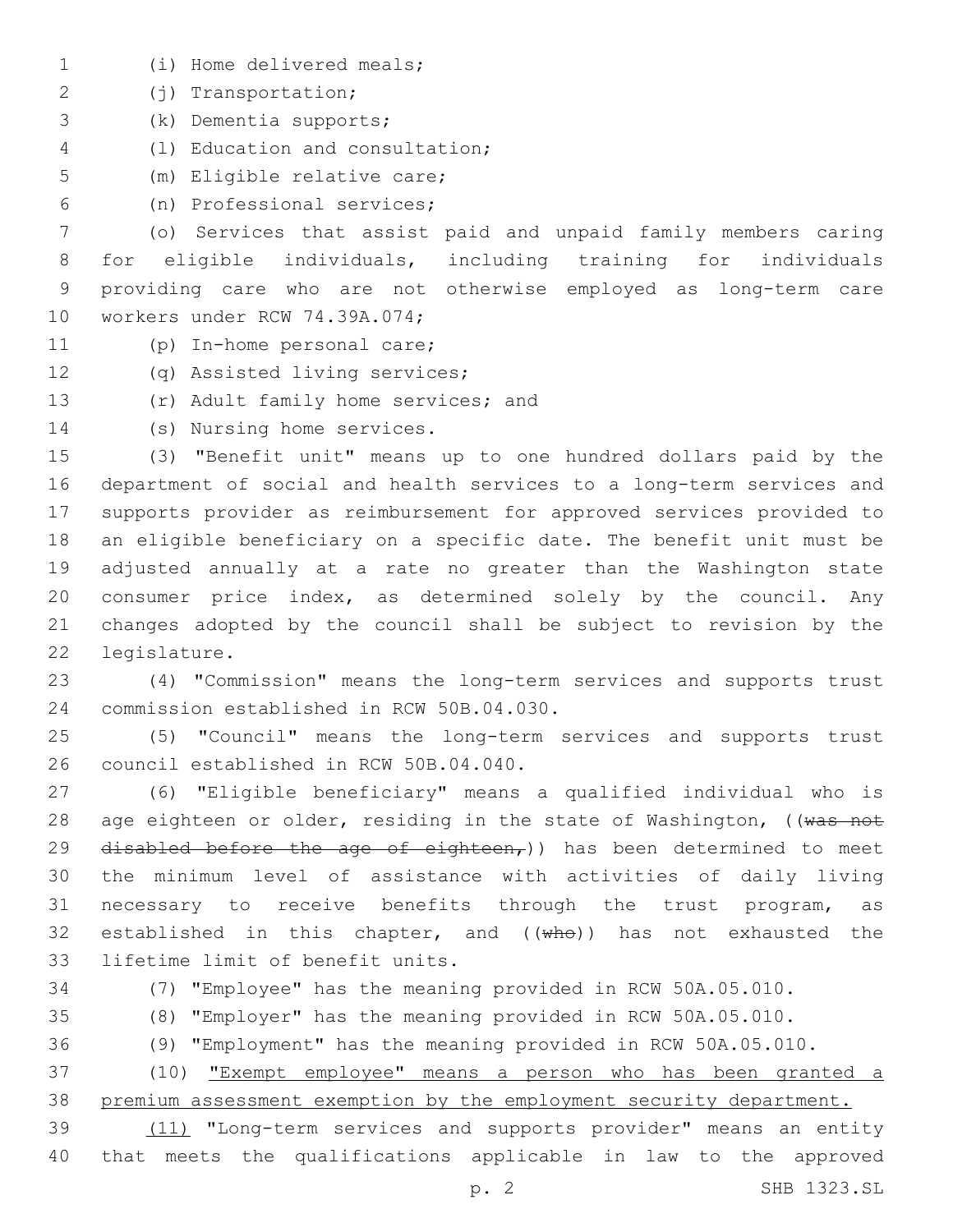service they provide, including a qualified or certified home care aide, licensed assisted living facility, licensed adult family home, licensed nursing home, licensed in-home services agency, adult day services program, vendor, instructor, qualified family member, or other entities as registered by the department of social and health services.6

7 (((41))) (12) "Premium" or "premiums" means the payments required 8 by RCW 50B.04.080 and paid to the employment security department for 9 deposit in the account created in RCW 50B.04.100.

10 (((12))) (13) "Program" means the long-term services and supports 11 trust program established in this chapter.

12 (((13))) (14) "Qualified family member" means a relative of an 13 eligible beneficiary qualified to meet requirements established in 14 state law for the approved service they provide that would be 15 required of any other long-term services and supports provider to 16 receive payments from the state.

17 (((14))) (15) "Qualified individual" means an individual who 18 meets the duration of payment requirements, as established in this 19 chapter.

20 (((15))) (16) "State actuary" means the office of the state 21 actuary created in RCW 44.44.010.

 ( $(\overline{+16})$ )  $(17)$  "Wage or wages" means all remuneration paid by an employer to an employee. Remuneration has the meaning provided in RCW 50A.05.010. All wages are subject to a premium assessment and not limited by the commissioner of the employment security department, as provided under RCW 50A.10.030(4).26

27 ((417) "Exempt employee" means a person who has been granted a 28 premium assessment exemption by the employment security department.))

29 **Sec. 2.** RCW 50B.04.020 and 2020 c 98 s 2 are each amended to 30 read as follows:

 (1) The health care authority, the department of social and health services, the office of the state actuary, and the employment security department each have distinct responsibilities in the implementation and administration of the program. In the performance of their activities, they shall actively collaborate to realize program efficiencies and provide persons served by the program with a 37 well-coordinated experience.

38 (2) The health care authority shall: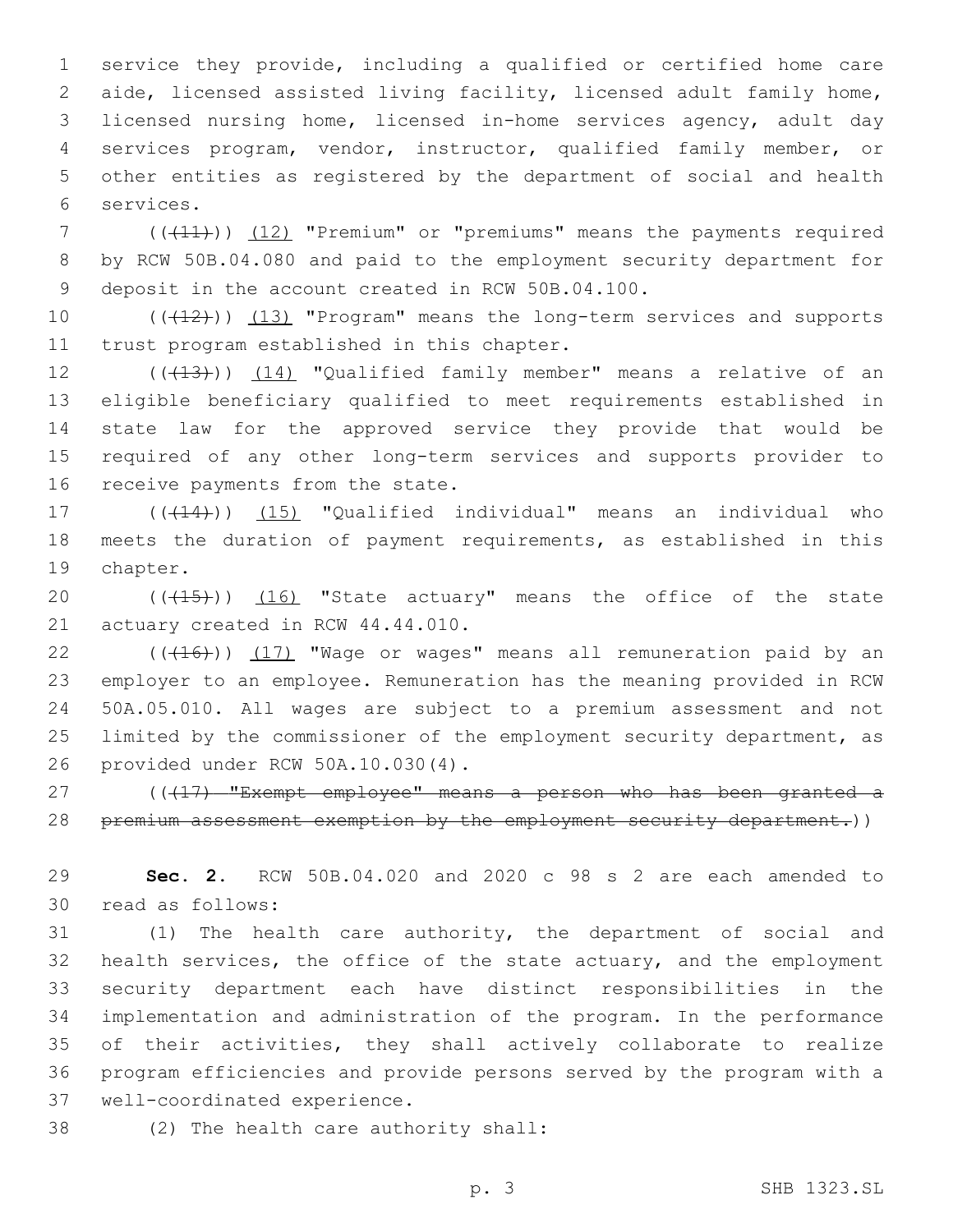(a) Track the use of lifetime benefit units to verify the individual's status as an eligible beneficiary as determined by the 3 department of social and health services;

 (b) Ensure approved services are provided through audits or service verification processes within the service provider payment system for registered long-term services and supports providers and 7 recoup any inappropriate payments;

 (c) Establish criteria for the payment of benefits to registered 9 long-term services and supports providers under RCW 50B.04.070;

 (d) Establish rules and procedures for benefit coordination when the eligible beneficiary is also funded for medicaid and other long-12 term services and supports, including medicare, coverage through the department of labor and industries, and private long-term care 14 coverage; and

 (e) Adopt rules and procedures necessary to implement and administer the activities specified in this section related to the 17 program.

(3) The department of social and health services shall:

 (a) Make determinations regarding an individual's status as an 20 eligible beneficiary under RCW 50B.04.060;

 (b) Approve long-term services and supports eligible for payment 22 as approved services under the program, as informed by the 23 commission;

 (c) Register long-term services and supports providers that meet 25 minimum qualifications;

 (d) Discontinue the registration of long-term services and supports providers that: (i) Fail to meet the minimum qualifications applicable in law to the approved service that they provide; or (ii) 29 violate the operational standards of the program;

 (e) Disburse payments of benefits to registered long-term services and supports providers, utilizing and leveraging existing payment systems for the provision of approved services to eligible 33 beneficiaries under RCW 50B.04.070;

 (f) Prepare and distribute written or electronic materials to qualified individuals, eligible beneficiaries, and the public as deemed necessary by the commission to inform them of program design 37 and updates;

 (g) Provide customer service and address questions and complaints, including referring individuals to other appropriate 40 agencies;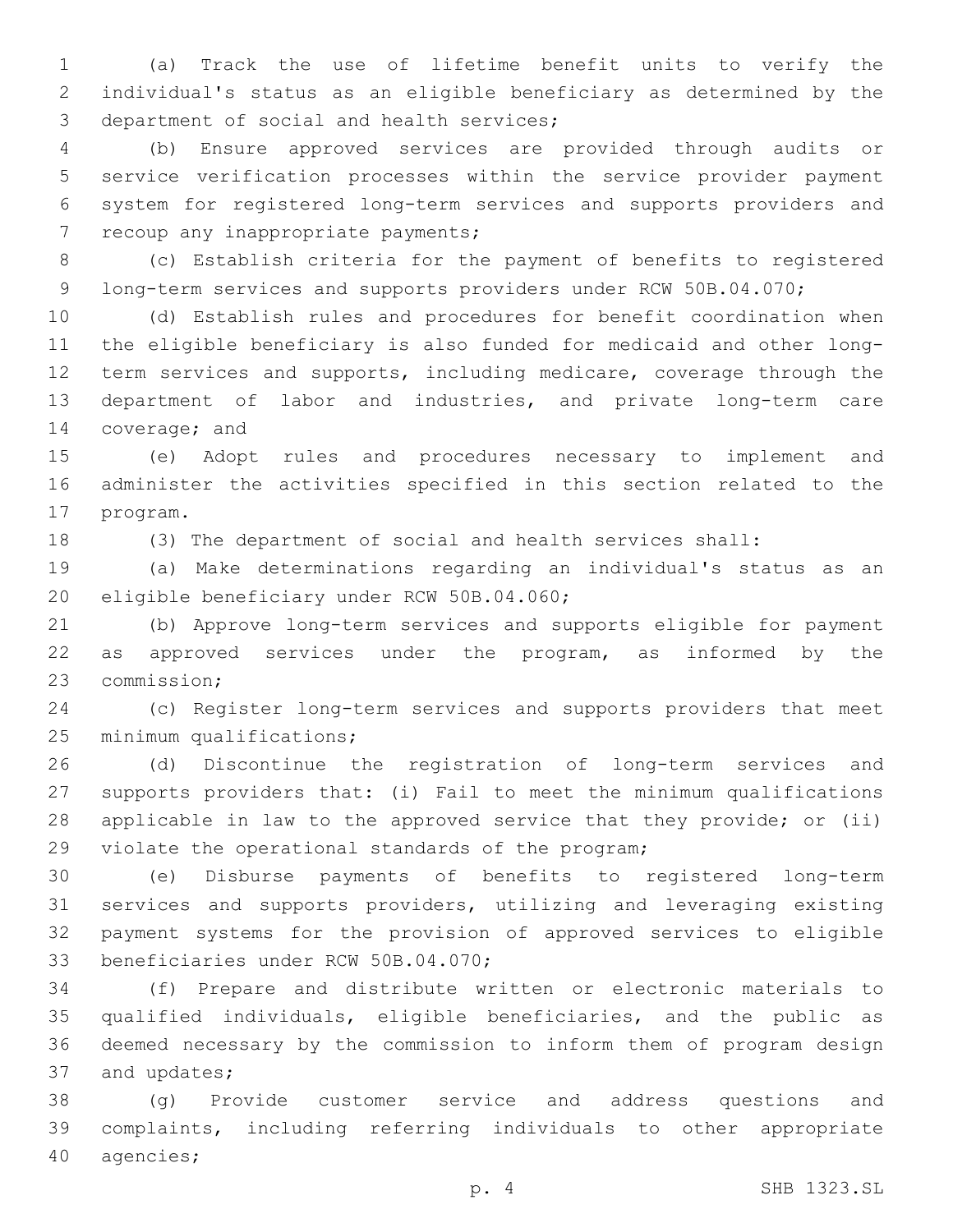(h) Provide administrative and operational support to the 2 commission;

 (i) Track data useful in monitoring and informing the program, as 4 identified by the commission; and

 (j) Adopt rules and procedures necessary to implement and administer the activities specified in this section related to the 7 program.

(4) The employment security department shall:8

 (a) Collect and assess employee premiums as provided in RCW 10 50B.04.080;

 (b) Assist the commission, council, and state actuary in monitoring the solvency and financial status of the program;

 (c) Perform investigations to determine the compliance of premium payments in RCW 50B.04.080 and 50B.04.090 in coordination with the 15 same activities conducted under the family and medical leave act, 16 Title 50A RCW, to the extent possible;

 (d) Make determinations regarding an individual's status as a 18 qualified individual under RCW 50B.04.050; and

 (e) Adopt rules and procedures necessary to implement and administer the activities specified in this section related to the 21 program.

(5) The office of the state actuary shall:22

 (a) Beginning January 1, 2024, and biennially thereafter, perform an actuarial audit and valuation of the long-term services and supports trust fund. Additional or more frequent actuarial audits and valuations may be performed at the request of the council;

 (b) Make recommendations to the council and the legislature on actions necessary to maintain trust solvency. The recommendations must include options to redesign or reduce benefit units, approved services, or both, to prevent or eliminate any unfunded actuarially accrued liability in the trust or to maintain solvency; and

 (c) Select and contract for such actuarial, research, technical, and other consultants as the actuary deems necessary to perform its 34 duties under chapter 363, Laws of 2019.

 (6) By October 1, 2021, the employment security department and the department of social and health services shall jointly conduct outreach to provide employers with educational materials to ensure employees are aware of the program and that the premium assessments 39 will begin on January 1, 2022. In conducting the outreach, the employment security department and the department of social and

p. 5 SHB 1323.SL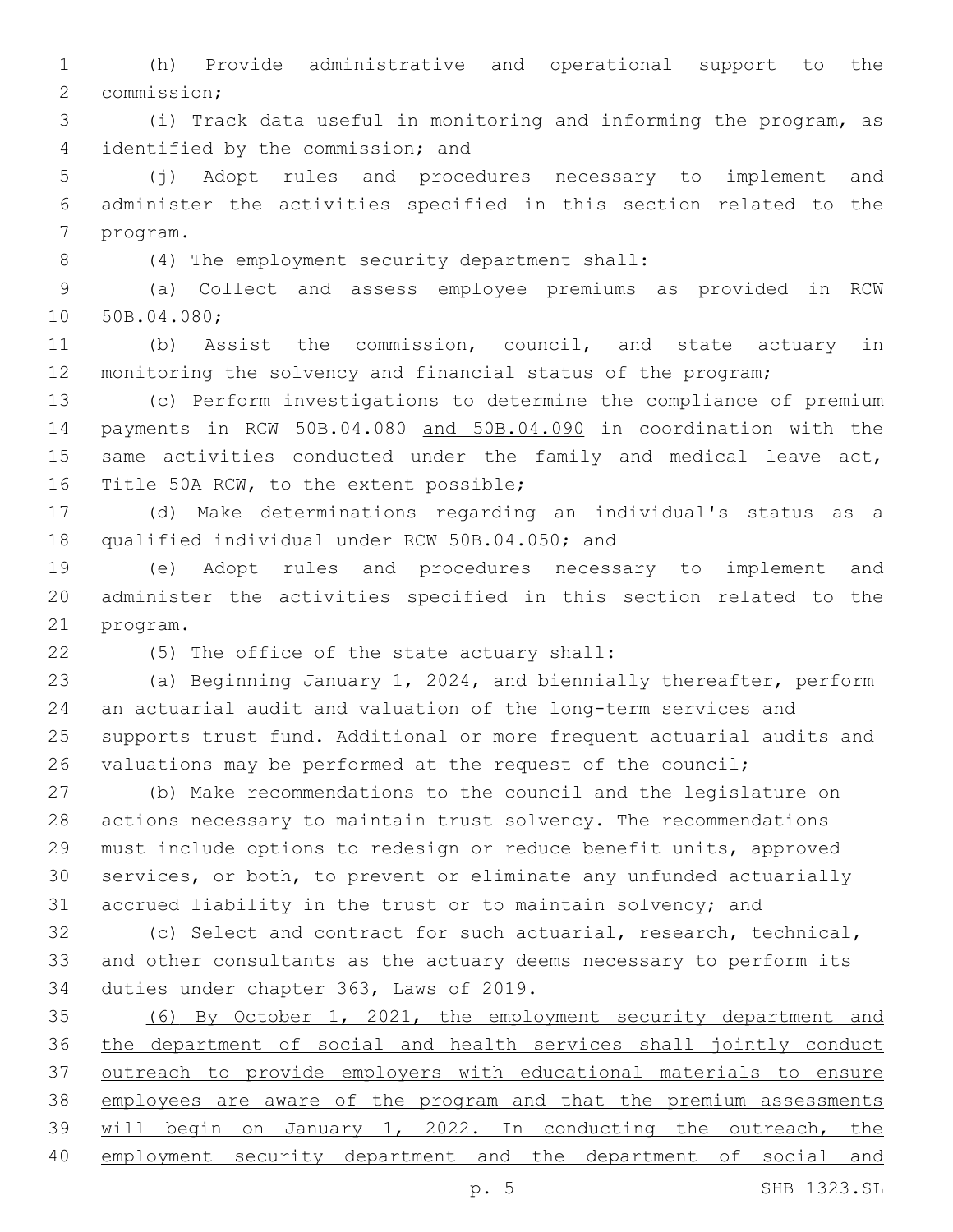1 health services shall provide on a public website information that 2 explains the program and premium assessment in an easy to understand 3 format. Outreach information must be available in English and other 4 primary languages as defined in RCW 74.04.025. 5 **Sec. 3.** RCW 50B.04.030 and 2019 c 363 s 4 are each amended to read as follows:6 7 (1) The long-term services and supports trust commission is 8 established. The commission's recommendations and decisions must be 9 guided by the joint goals of maintaining benefit adequacy and 10 maintaining fund solvency and sustainability. 11 (2) The commission includes: 12 (a) Two members from each of the two largest caucuses of the 13 house of representatives, appointed by the speaker of the house of 14 representatives; 15 (b) Two members from each of the two largest caucuses of the 16 senate, appointed by the president of the senate; 17 (c) The commissioner of the employment security department, or 18 the commissioner's designee; 19 (d) The secretary of the department of social and health 20 services, or the secretary's designee; 21 (e) The director of the health care authority, or the director's 22 designee, who shall serve as a nonvoting member; 23 (f) One representative of the organization representing the area 24 agencies on aging; 25 (g) One representative of a home care association that represents 26 caregivers who provide services to private pay and medicaid clients; 27 (h) One representative of a union representing long-term care 28 workers; 29 (i) One representative of an organization representing retired 30 persons; 31 (j) One representative of an association representing skilled 32 nursing facilities and assisted living providers; 33 (k) One representative of an association representing adult 34 family home providers; 35 (l) Two individuals receiving long-term services and supports, or

36 their designees, or representatives of consumers receiving long-term 37 services and supports under the program;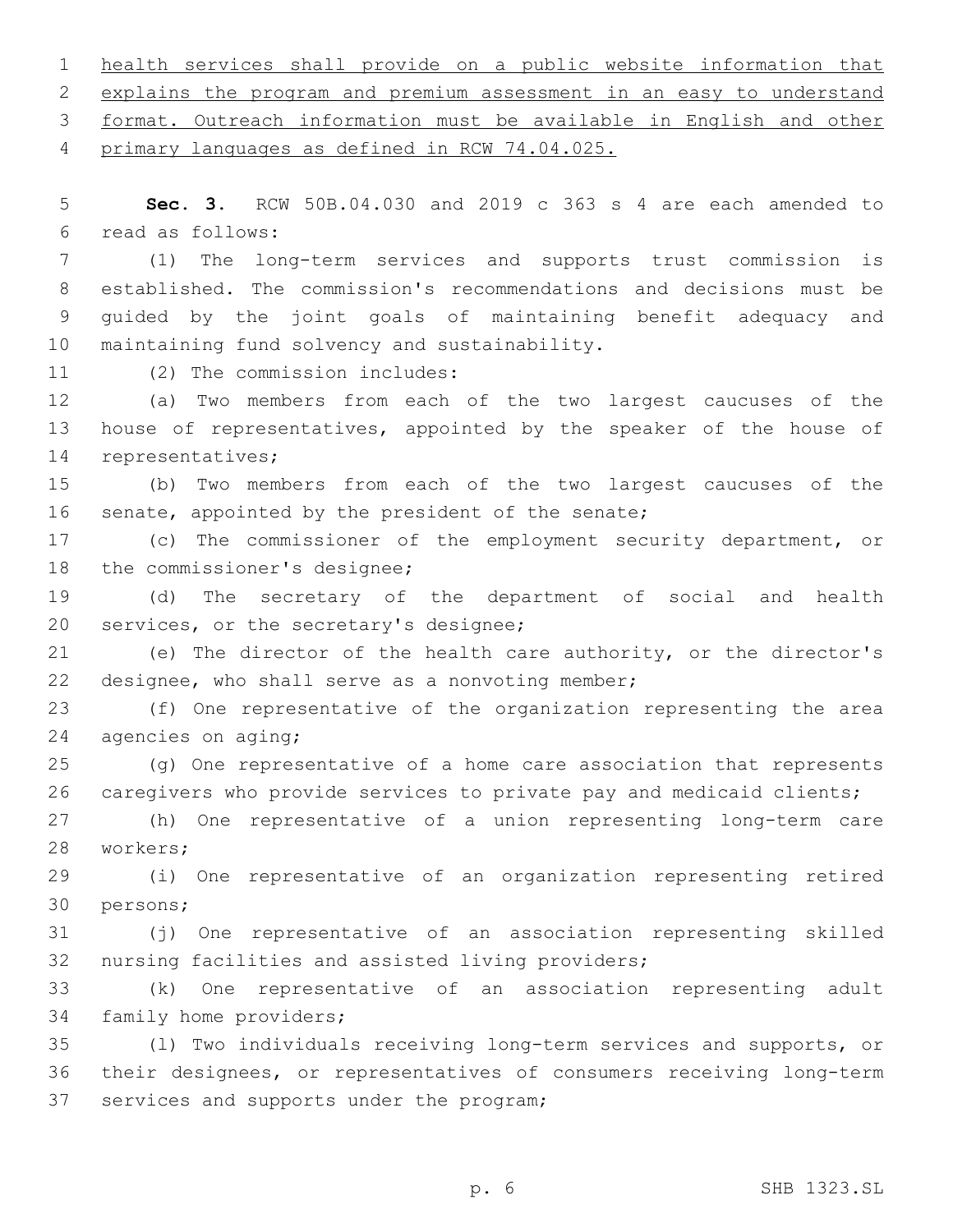(m) One member who is a worker who is, or will likely be, paying the premium established in RCW 50B.04.080 and who is not employed by 3 a long-term services and supports provider; and

 (n) One representative of an organization of employers whose members collect, or will likely be collecting, the premium established in RCW 50B.04.080.6

 (3)(a) Other than the legislators and agency heads identified in subsection (2) of this section, members of the commission are appointed by the governor for terms of two years, except that the governor shall appoint the initial members identified in subsection (2)(f) through (n) of this section to staggered terms not to exceed 12 four years.

 (b) The secretary of the department of social and health services, or the secretary's designee, shall serve as chair of the commission. Meetings of the commission are at the call of the chair. A majority of the voting members of the commission shall constitute a quorum for any votes of the commission. Approval of sixty percent of those voting members of the commission who are in attendance is 19 required for the passage of any vote.

 (c) Members of the commission and the subcommittee established in subsection (6) of this section must be compensated in accordance with RCW 43.03.250 and must be reimbursed for their travel expenses while on official business in accordance with RCW 43.03.050 and 43.03.060.

 (4) Beginning January 1, 2021, the commission shall propose recommendations to the appropriate executive agency or the 26 legislature regarding:

 (a) The establishment of criteria for determining that an individual has met the requirements to be a qualified individual as established in RCW 50B.04.050 or an eligible beneficiary as 30 established in RCW 50B.04.060;

 (b) The establishment of criteria for minimum qualifications for the registration of long-term services and supports providers who provide approved services to eligible beneficiaries;

 (c) The establishment of payment maximums for approved services consistent with actuarial soundness which shall not be lower than medicaid payments for comparable services. A service or supply may be limited by dollar amount, duration, or number of visits. The commission shall engage affected stakeholders to develop this 39 recommendation;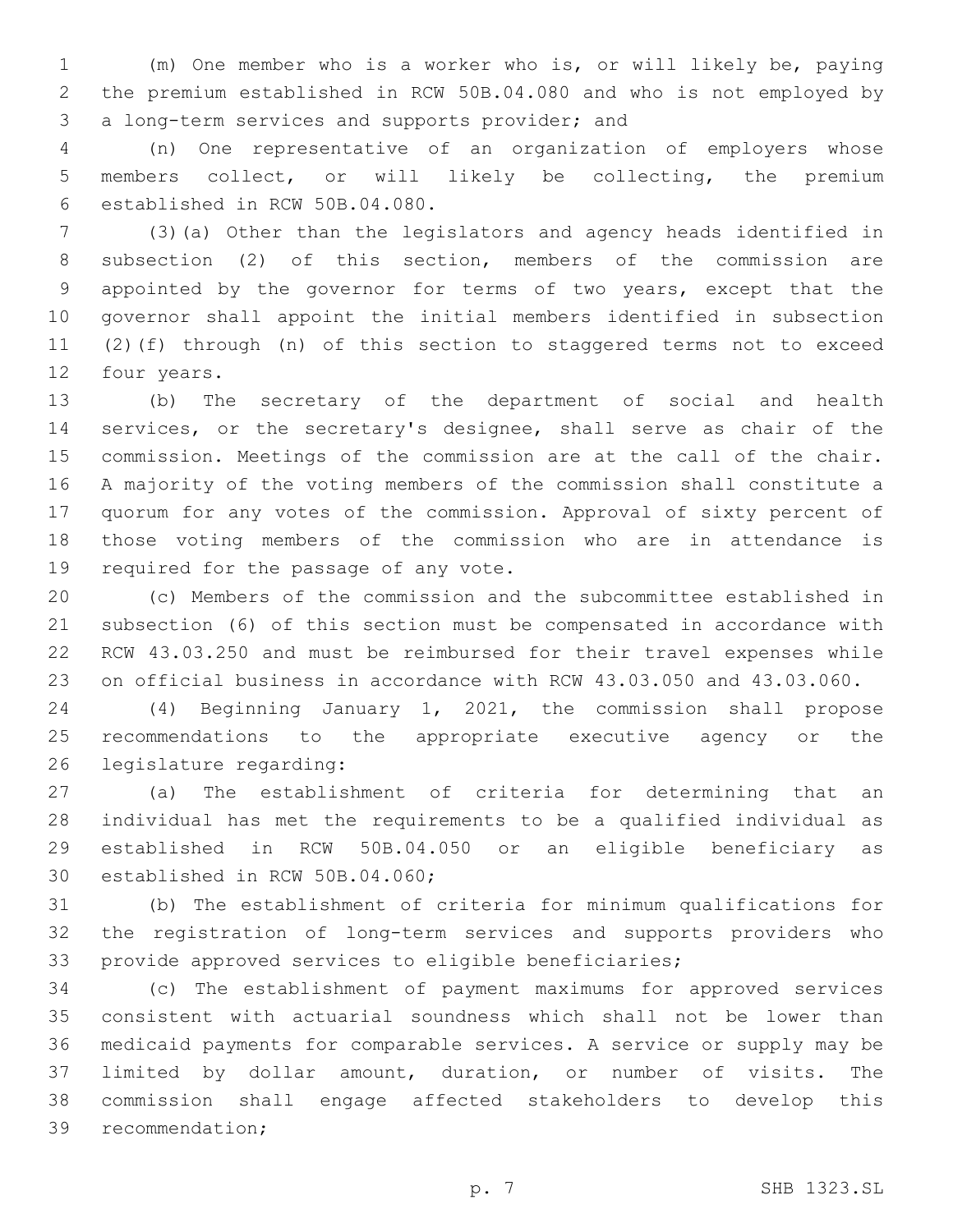(d) Changes to rules or policies to improve the operation of the 2 program;

 (e) Providing a recommendation to the council for the annual adjustment of the benefit unit in accordance with RCW 50B.04.010 and 5 50B.04.040;

 (f) A refund of premiums for a deceased qualified individual with a dependent who is an individual with a developmental disability who is dependent for support from a qualified individual. The qualified individual must not have been determined to be an eligible beneficiary by the department of social and health services. The refund shall be deposited into an individual trust account within the developmental disabilities endowment trust fund for the benefit of the dependent with a developmental disability. The commission shall 14 consider:

 (i) The value of the refund to be one hundred percent of the current value of the qualified individual's lifetime premium payments at the time that certification of death of the qualified individual is submitted, less any administrative process fees; and

 (ii) The criteria for determining whether the individual is developmentally disabled. The determination shall not be based on whether or not the individual with a developmental disability is receiving services under Title 71A RCW, or another state or local 23 program;

 (g) Assisting the state actuary with the preparation of regular actuarial reports on the solvency and financial status of the program and advising the legislature on actions necessary to maintain trust solvency. The commission shall provide the office of the state actuary with all actuarial reports for review. The office of the state actuary shall provide any recommendations to the commission and the legislature on actions necessary to maintain trust solvency;

 (h) For the January 1, 2021, report only, recommendations on whether and how to extend coverage to individuals who became disabled before the age of eighteen, including the impact on the financial status and solvency of the trust. The commission shall engage affected stakeholders to develop this recommendation; and

 (i) For the January 1, 2021, report only, the commission shall consult with the office of the state actuary on the development of an actuarial report of the projected solvency and financial status of the program. The office of the state actuary shall provide any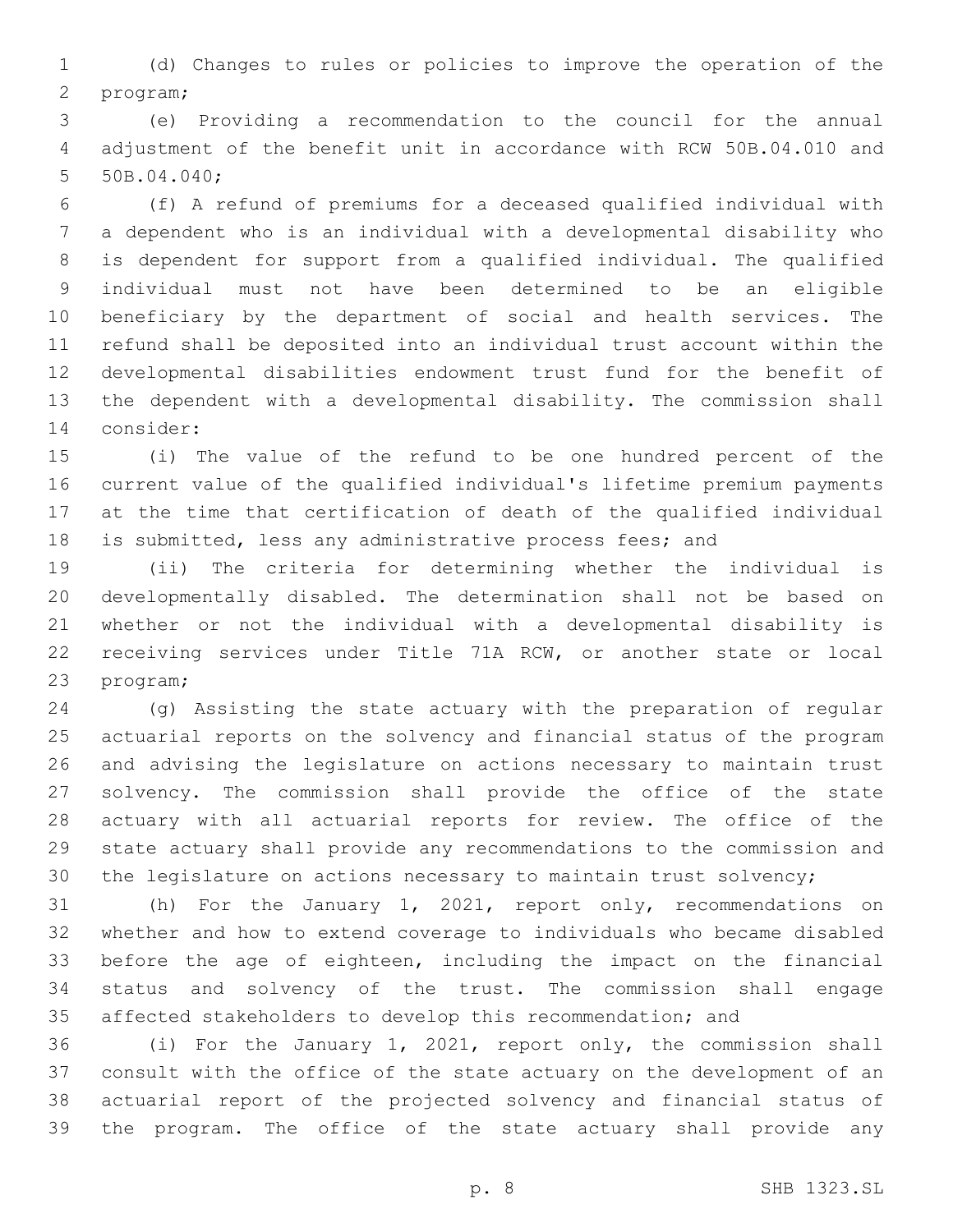recommendations to the commission and the legislature on actions 2 necessary to achieve trust solvency.

 (5) The commission shall monitor agency administrative expenses over time. Beginning November 15, 2020, the commission must annually report to the governor and the fiscal committees of the legislature on agency spending for administrative expenses and anticipated administrative expenses as the program shifts into different phases of implementation and operation. The November 15, 2025, report must include recommendations for a method of calculating future agency administrative expenses to limit administrative expenses while providing sufficient funds to adequately operate the program. The agency heads identified in subsection (2) of this section may advise the commission on the reports prepared under this subsection, but must recuse themselves from the commission's process for review, 15 approval, and submission to the legislature.

 (6) The commission shall establish an investment strategy subcommittee consisting of the members identified in subsection (2)(a) through (d) of this section as voting members of the subcommittee. In addition, four members appointed by the governor who are considered experienced and qualified in the field of investment shall serve as nonvoting members. The subcommittee shall provide guidance and advice to the state investment board on investment strategies for the account, including seeking counsel and advice on the types of investments that are constitutionally permitted.

 (7) The commission shall work with insurers to develop long-term 26 care insurance products that supplement the program's benefit.

 **Sec. 4.** RCW 50B.04.050 and 2020 c 98 s 3 are each amended to read as follows:28

 (1) The employment security department shall deem a person to be a qualified individual as provided in this chapter if the person has paid the long-term services and supports premiums required by RCW 32 50B.04.080 for the equivalent of either:

 (a) A total of ten years without interruption of five or more 34 consecutive years; or

35 (b) Three years within the last six years from the date of 36 application for benefits.

 (2) When deeming a person to be a qualified individual, the employment security department shall require that the person have worked at least five hundred hours during each of the ten years in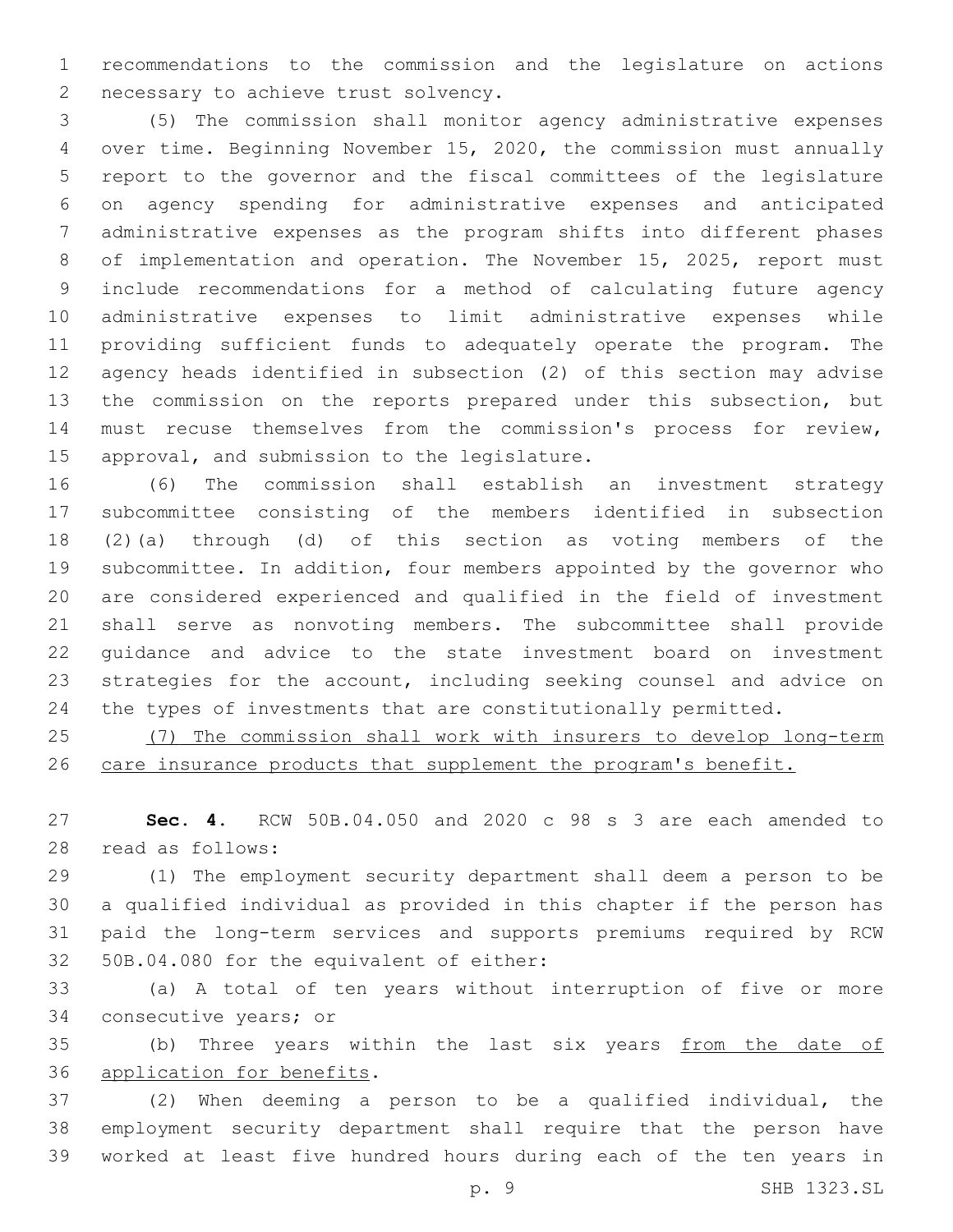subsection (1)(a) of this section or each of the three years in 2 subsection (1)(b) of this section.

 (3) An exempt employee may never be deemed to be a qualified individual.4

 **Sec. 5.** RCW 50B.04.085 and 2020 c 98 s 7 are each amended to read as follows:6

 (1) An employee who attests that the employee has long-term care 8 insurance purchased before November 1, 2021, may apply for an exemption from the premium assessment under RCW 50B.04.080. An exempt employee may not become a qualified individual or eligible beneficiary and is permanently ineligible for coverage under this 12 title.

 (2)(a) The employment security department must accept 14 applications for exemptions only from October 1, 2021, through 15 December 31, 2022.

 (b) Only employees who are eighteen years of age or older may 17 apply for an exemption.

 (3) The employment security department is not required to verify the attestation of an employee that the employee has long-term care 20 insurance.

 (4) Approved exemptions will take effect on the first day of the quarter immediately following the approval of the exemption.

 (5) Exempt employees are not entitled to a refund of any premium deductions made before the effective date of an approved exemption.

 (6) An exempt employee must provide written notification to all current and future employers of an approved exemption.

 (7) If an exempt employee fails to notify an employer of an exemption, the exempt employee is not entitled to a refund of any premium deductions made before notification is provided.

 (8) Employers must not deduct premiums after being notified by an 31 employee of an approved exemption.

 (a) Employers must retain written notifications of exemptions 33 received from employees.

 (b) An employer who deducts premiums after being notified by the employee of an exemption is solely responsible for refunding to the employee any premiums deducted after the notification.

 (c) The employer is not entitled to a refund from the employment security department for any premiums remitted to the employment security department that were deducted from exempt employees.

p. 10 SHB 1323.SL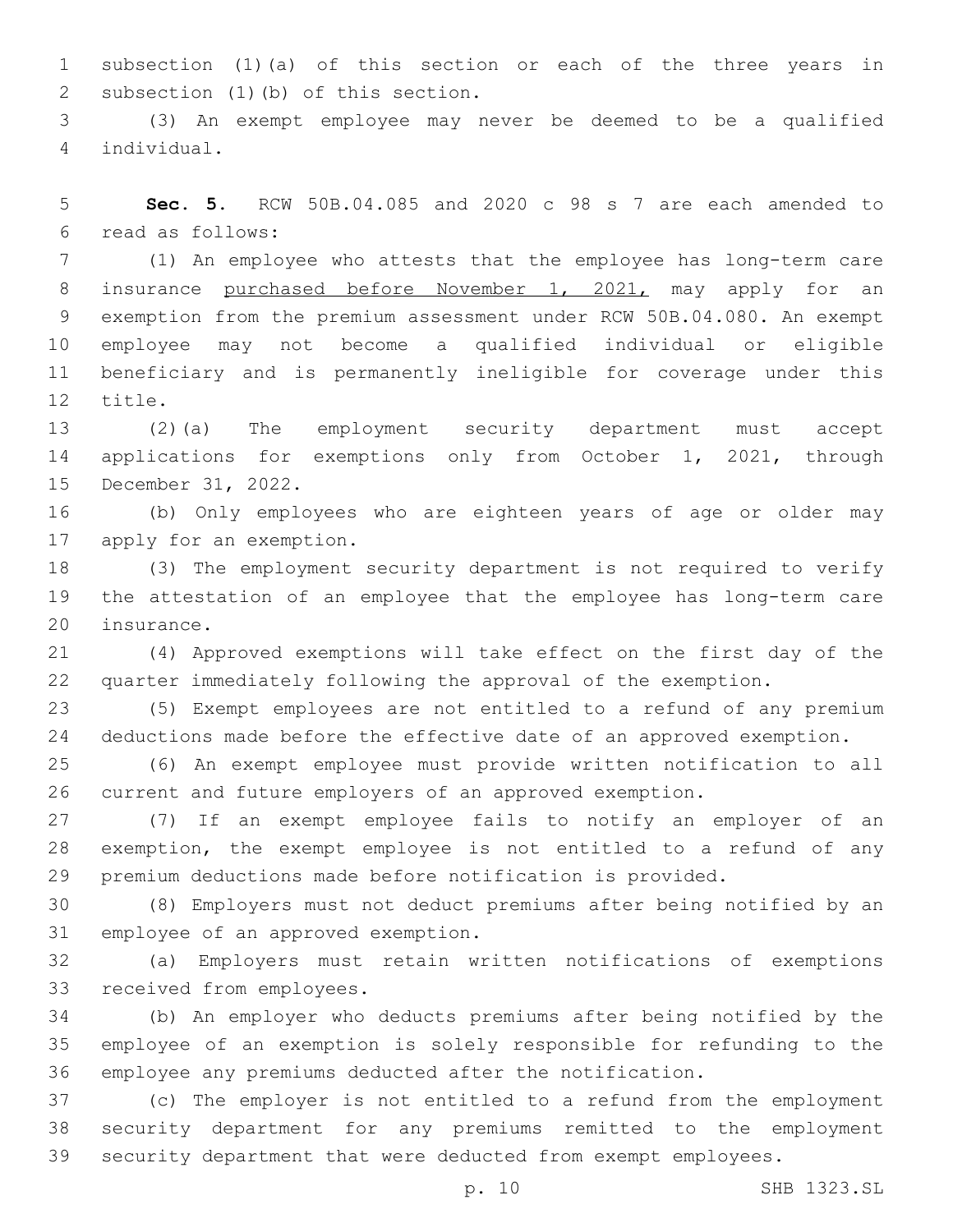(9) The department must adopt rules necessary to implement and administer the activities specified in this section related to the program, including rules on the submission and processing of 4 applications under this section.

 **Sec. 6.** RCW 50B.04.090 and 2020 c 98 s 5 are each amended to read as follows:6

 (1) Beginning January 1, 2022, any self-employed person, including a sole proprietor, independent contractor, partner, or 9 joint venturer, may elect coverage under this chapter. Coverage must be elected before January 1, 2025, or within three years of becoming 11 self-employed for the first time. Those electing coverage under this subsection are responsible for payment of one hundred percent of all premiums assessed to an employee under RCW 50B.04.080. The self- employed person must file a notice of election in writing with the employment security department, in the manner required by the employment security department in rule. The self-employed person is eligible for benefits after paying the long-term services and supports premium for the time required under RCW 50B.04.050.

19 (2) A self-employed person who has elected coverage may not 20 withdraw from coverage( $\sqrt{t}$  at such times as the employment security department may adopt by rule, by filing a notice of withdrawal in 22 writing with the employment security department, with the withdrawal 23 to take effect not sooner than thirty days after filing the notice 24 with the employment security department)).

 (3) A self-employed person who elects coverage must continue to pay premiums until such time that the individual retires from the 27 workforce or is no longer self-employed. To cease premium assessment and collection, the self-employed person must file a notice with the employment security department if the individual retires from the workforce or is no longer self-employed.

 (4) The employment security department may cancel elective coverage if the self-employed person fails to make required payments or file reports. The employment security department may collect due and unpaid premiums and may levy an additional premium for the remainder of the period of coverage. The cancellation must be effective no later than thirty days from the date of the notice in writing advising the self-employed person of the cancellation.

38  $((+4))$   $(5)$  Those electing coverage are considered employers or 39 employees where the context so dictates.